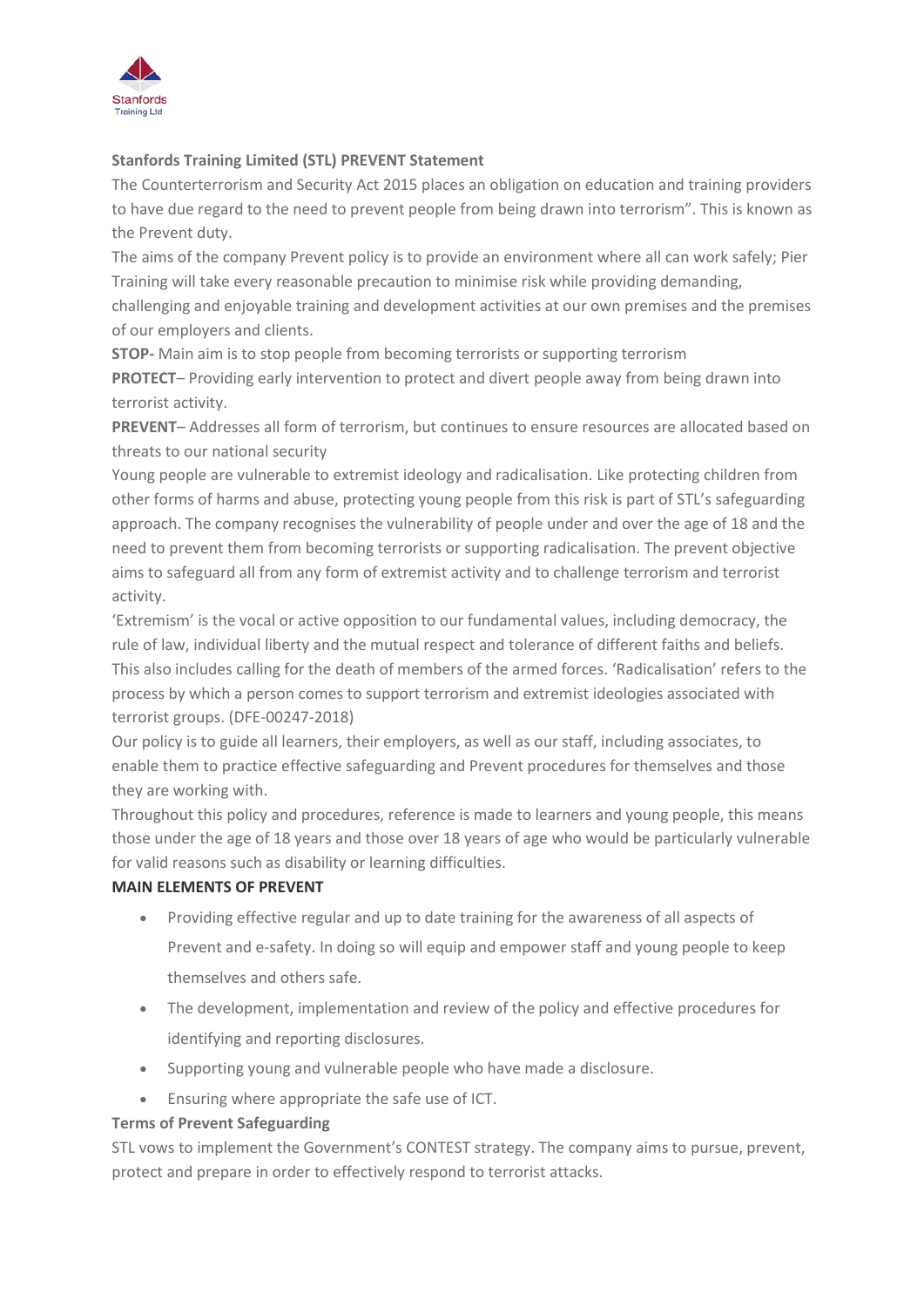

Everyone has the right to freedom of speech and the freedom to have their own beliefs and ideas and STL will ensure this is not compromised. However, harmful and extremist ideologies will not be tolerated, especially to the safeguarding of vulnerable people.

The Prevent strategy has four main objectives that STL will uphold:

Ensuring that the prevent strategy is widely understood and that effective procedures are put into place for all employees. Including early engagement to encourage the young and vulnerable to combat and challenge all forms of terrorism.

To take any threats of terrorism or terrorist activity seriously and carry out further investigation. When needs arise, to work with institutions and sectors to combat issues of radicalisation. E.g., The Channel Programme.

# **The Channel Programme**

- STL recognises the importance of Channel a programme that is an important figure in the challenging of radicalisation in younger and more vulnerable people.
- Channel works for the welfare of the young and vulnerable and helps in providing them support. It provides a platform for fair and lawful action by assessing individual circumstances and conditions.
- Employees, as part of STL will work alongside this multi-agency and co- operate fully with them as and when there is a serious threat of radicalisation.
- Channel is made up of specific board members from the local authority who is responsible for ensuring a panel is in place for prevent and safeguarding issues.
- The police of that local authority area are included as part of Channel and would be informed of any critical or important information.

# **Complaints Procedure for Channel (Refer to Complaints Procedure for Channel in our policy) Speak with David Nicol DSO**

The senior management team and Directors are accountable for the execution of this policy throughout the organisation. The Designated Safeguarding Officer; David Nicol is responsible for providing the Board with information pertaining to Safeguarding and prevent and such notifications will be addressed where required, under the Safeguarding and Prevent agenda item of all Board and senior management team meetings.

The Safeguarding Officer shall ensure active compliance with this policy by all staff, learners, stakeholders' freelance trainers and linked employers. All staff will actively endeavor to implement this policy.

In working closely with learners and young people we recognise that staff and employers can observe the possible signs and symptoms of extremism, terrorism and radicalisation. We therefore:

- Establish and maintain environments where learners can feel safe, secure and encouraged to talk and to be listened to.
- Ensure learners and young people know that there are adults whom they can approach if they are worried and feel the need to talk.

# **Procedure for Dealing with a Prevent issue or Disclosure and Reporting Concerns**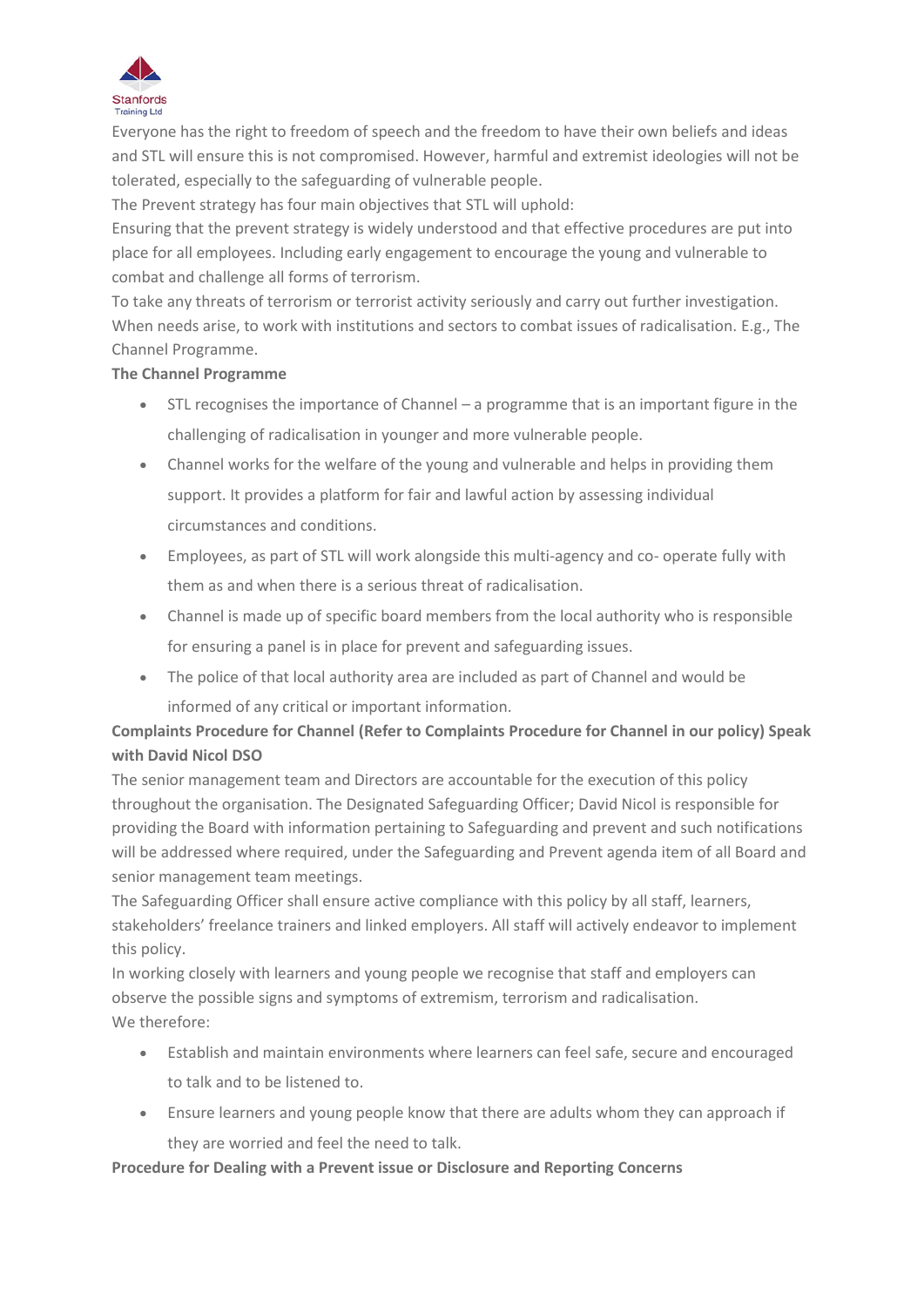

• Look out for concerning factors or vulnerabilities that could make a person vulnerable to radicalisation or manipulation into terrorist activity. E.g., it has been noted that acceptance of extremism and extremist activity is at a higher number in younger people and those of lower income socio-economic backgrounds.

- Staff are encouraged to look out for factors like the one above and recognise them as significant vulnerabilities that can be exploited in the name of terrorism and terrorist activities.
- Further factors can also be the reason for radicalisation, staff are encouraged to read up on them more and to voice any concerns at an early stage.

#### **Reassure:**

- Try to have a discussion with the individual, if it is safe and lawful to do so.
- Listen to what they are saying. Ensure you do not antagonise them or the situation.
- Try to challenge their ideologies and question their validity, without belittling or disregarding the individual.
- Make them aware of alternative viewpoints.
- Remind them of the Fundamental British Values and maintaining an orderly society for the safety of themselves and others around them.

#### **React:**

- Do not criticise or make comment on the individual.
- Make them aware, in terms that they understand clearly- the actions 'you' will take and who 'you' will contact.
- Contact Pier Training Designated Safeguarding Officer
- Immediately make the person's wishes known.

#### **Record:**

- Write things down at the time and make the person aware of your intentions.
- Make note of actual words used by the young person word for word.
- Keep original notes.
- Transfer your notes to the cause of concern/safeguarding log form.
- Ensure all documents are completed and given to the designated officer.
- Involve parents or guardians of individual if appropriate, especially with those under the age of 18.

#### **Designated Safeguarding Officer**

Our designated Safeguarding Officers are responsible for:

• Overseeing the referral of any case of suspected disclosure of terrorism, extremism or safeguarding.